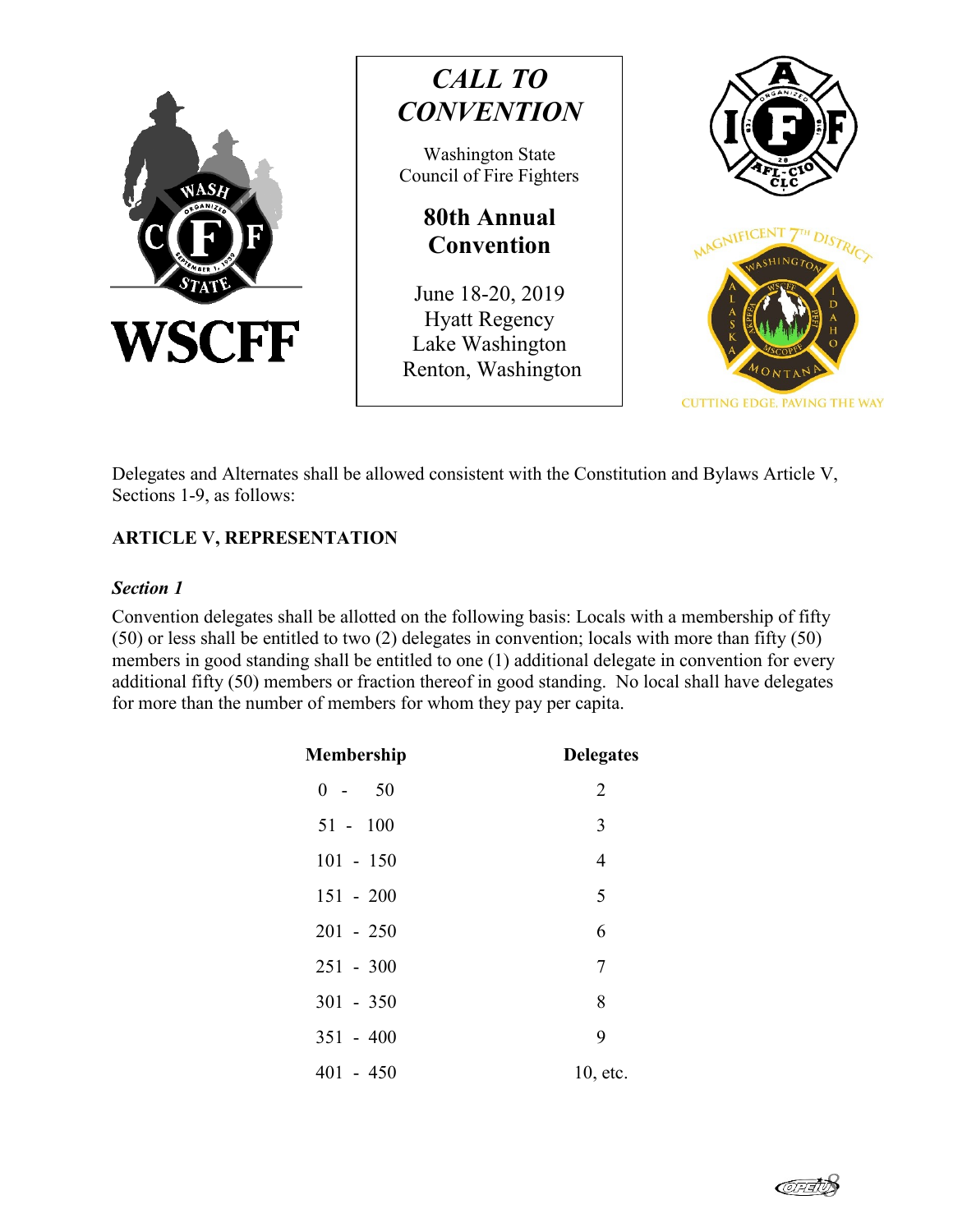No local in the state of Washington will pay per capita for more members than the actual membership of the second largest local in the state, as of February 28 of each year and rounded up in 25-member increments.

### *Section 2*

A delegate must be a member of the local represented. To be duly accredited, a delegate must be seated by convention floor vote.

#### *Section 3*

Each duly accredited delegate present shall be entitled to one (1) vote in convention provided that, if a roll call vote is called for and forty percent (40%) of the delegates present agree, the roll call shall proceed numerically by local unions and other subordinate bodies, and in accordance with the list of delegates entitled to be seated in the most current record of the Committee on Credentials. The total votes to which a local union is entitled will equal the local union's per capita and may be cast by bloc through the chairman of the delegation, or the votes shall be cast separately by delegates when one or more delegates request that the delegation be polled. Where votes are unevenly divided in such a poll of the delegation, the chairman of the delegation will cast the odd votes.

The local union's delegate credential shall indicate such chairperson.

There shall be no proxy voting allowed at the WSCFF Convention.

#### *Section 4*

Alternate delegates in the order of their certification shall be on the presentation of proper credentials.

#### *Section 5*

Representation in convention shall be allocated based upon the average amount of per capita tax paid monthly to a limit of the number of members assessed per capita during the preceding twelve (12) months ending February 28. In the case of new local unions not in existence for the full preceding year, per capita tax paid will be averaged over the period of their existence on a monthly basis.

#### *Section 6*

- A. A local union, to be entitled to representation in convention, shall have its per capita tax paid as required by Article XII, Section 2 on the full membership of its local, to a limit of the actual number of members in the second largest local in the state, up to and including the month prior to the convention and shall be paid prior to convening of the convention. A local union shall also be current in its repayment of loans to the Legal Defense Fund in order to be entitled to representation in convention.
- B. Locals who have disaffiliated with the Washington State Council of Fire Fighters and subsequently re-affiliated shall not be entitled to representation in convention unless their per capita tax is paid on the full membership of their local, the actual number of members in the second largest local in the state, at least one hundred